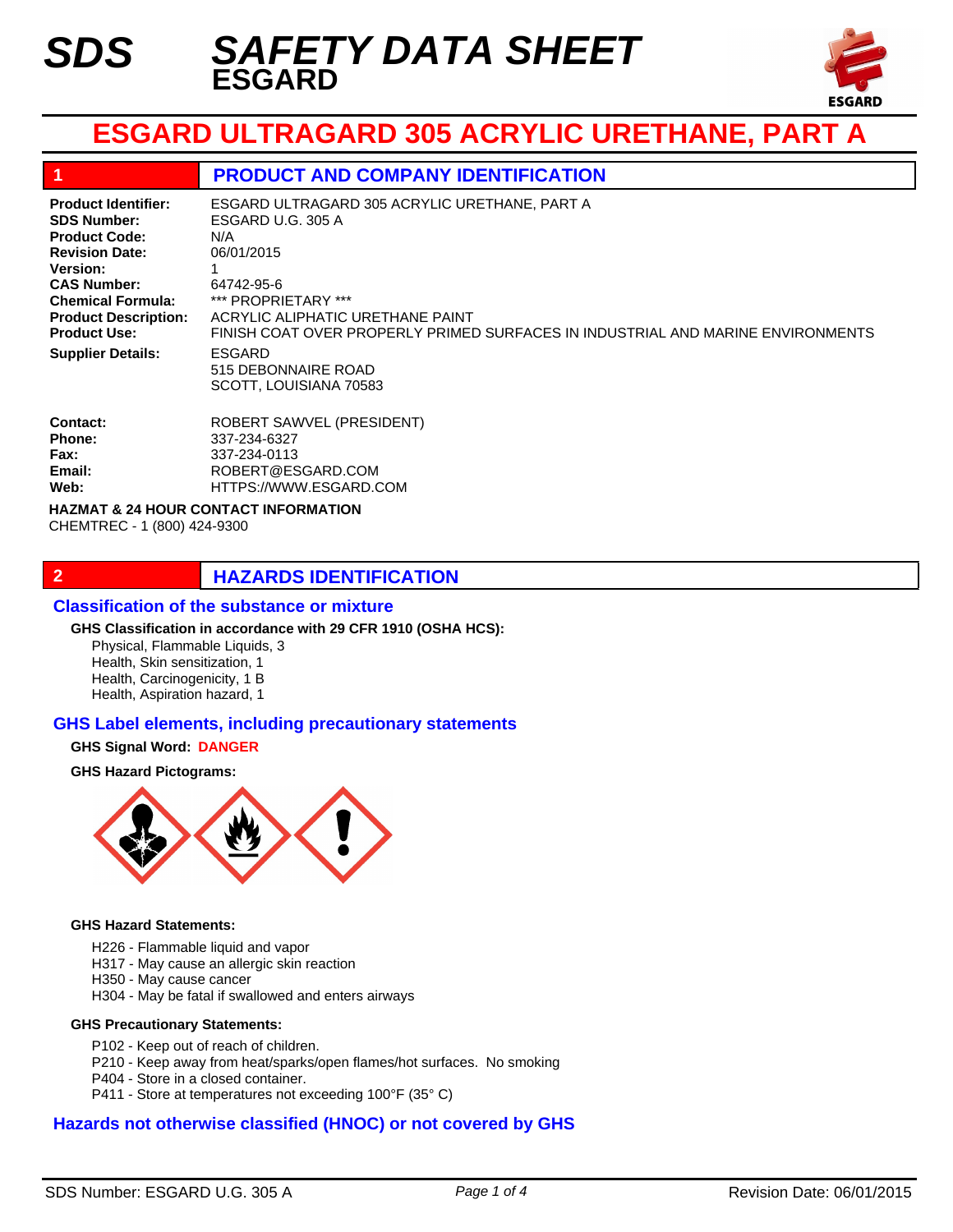Inhalation: Significant levels of vapor not likely to occur with normal use of product. **Eye Contact:** May cause irritation.

# **3 COMPOSITION/INFORMATION ON INGREDIENTS**

#### **Ingredients:**

| Cas# | % Chemical Name                            |
|------|--------------------------------------------|
|      | 64742-95-6 05-20% Aromatic Slovent Naphtha |

# **4 FIRST AID MEASURES**

| Inhalation:          | Not a direct hazard if product is applied as recommended and used for intended purposes. If respiratory symptoms<br>should develop move personnel away from source of exposure and into fresh air.                                                                                  |
|----------------------|-------------------------------------------------------------------------------------------------------------------------------------------------------------------------------------------------------------------------------------------------------------------------------------|
| <b>Skin Contact:</b> | Wipe excess material from skin with a cloth. Wash contaminated area of skin with a waterless skin cleanser once all<br>product is removed wash with soap and water. Should a waterless skin cleanser not be available wash skin for a<br>minimum of 15 minutes with soap and water. |
| <b>Eye Contact:</b>  | Flush with large amounts of water for a minimum of 15 minutes. If irritation persists seek medical attention immediately.                                                                                                                                                           |
| Ingestion:           | Not a direct hazard if product is applied as recommended and used for intended purposes. If ingestion should occur<br>seek medical attention immediately.                                                                                                                           |

**5 FIRE FIGHTING MEASURES**

| <b>Flammability:</b><br><b>Flash Point:</b> | Will readily ignite.<br>80° F (27° C) PMCC                                                                      |
|---------------------------------------------|-----------------------------------------------------------------------------------------------------------------|
| <b>Flash Point Method:</b>                  | Pensky-Martens Closed Cup Test                                                                                  |
| <b>Extinguishing Media:</b>                 | Extinguish with dry chemical, CO2, water spray, foam, sand, and/or earth. Water and<br>foam may cause frothing. |
| <b>Special Considerations:</b>              | Fire fighters should enter area wearing positive pressure respiratory protection.                               |

# **6 ACCIDENTAL RELEASE MEASURES**

| <b>Personal Precautions:</b>      | No action should be taken that may involve personal risk. In the event of a spill immediately contact<br>upper management for final instructions. Keep unnecessary and unprotected personnel from entering.<br>Do not touch or walk through spilled materials. No smoking. Shut off and keep spilled product away from<br>all possible ignition sources. Avoid breathing and vapor or mist that may be produced. Ensure proper<br>ventilation. Don appropriate personal protective equipment before proceeding with any cleanup<br>(See section 8).                                                                                                                                                                                                                                                         |
|-----------------------------------|-------------------------------------------------------------------------------------------------------------------------------------------------------------------------------------------------------------------------------------------------------------------------------------------------------------------------------------------------------------------------------------------------------------------------------------------------------------------------------------------------------------------------------------------------------------------------------------------------------------------------------------------------------------------------------------------------------------------------------------------------------------------------------------------------------------|
| <b>Environmental Precautions:</b> | Avoid dispersal of spilled material and runoff from contacting soil, waterways, drains, and sewers.<br>Inform all relevant authorities if the product has caused environmental pollution to sewers, waterways,<br>soil, air, etc.                                                                                                                                                                                                                                                                                                                                                                                                                                                                                                                                                                           |
| Spill containment and clean up:   | Consult with management or proper authority to determine if cleanup may be conducted safely.<br>Avoid the use of any high powered or jet water stream that may spread the product. After donning proper<br>personal protective equipment (See section 8) transfer bulk of material into another container. Dilute<br>with water and mop up if product is water-soluble if not absorb any remaining residue with proper<br>absorbents such as earth or vermiculite. Do not use any combustible material as an absorbent. Sweep<br>up and dispose of as solid waste in accordance with applicable federal, state, and local regulations.<br>Contact a certified/licensed waste disposal company for proper disposal of waste. Absorbent material<br>may pose the same hazard (if any) as the spilled product. |

**See Section 1 for emergency contact information and Section 13 for waste disposal**.

# **FIGURE 12 IN THE HANDLING AND STORAGE**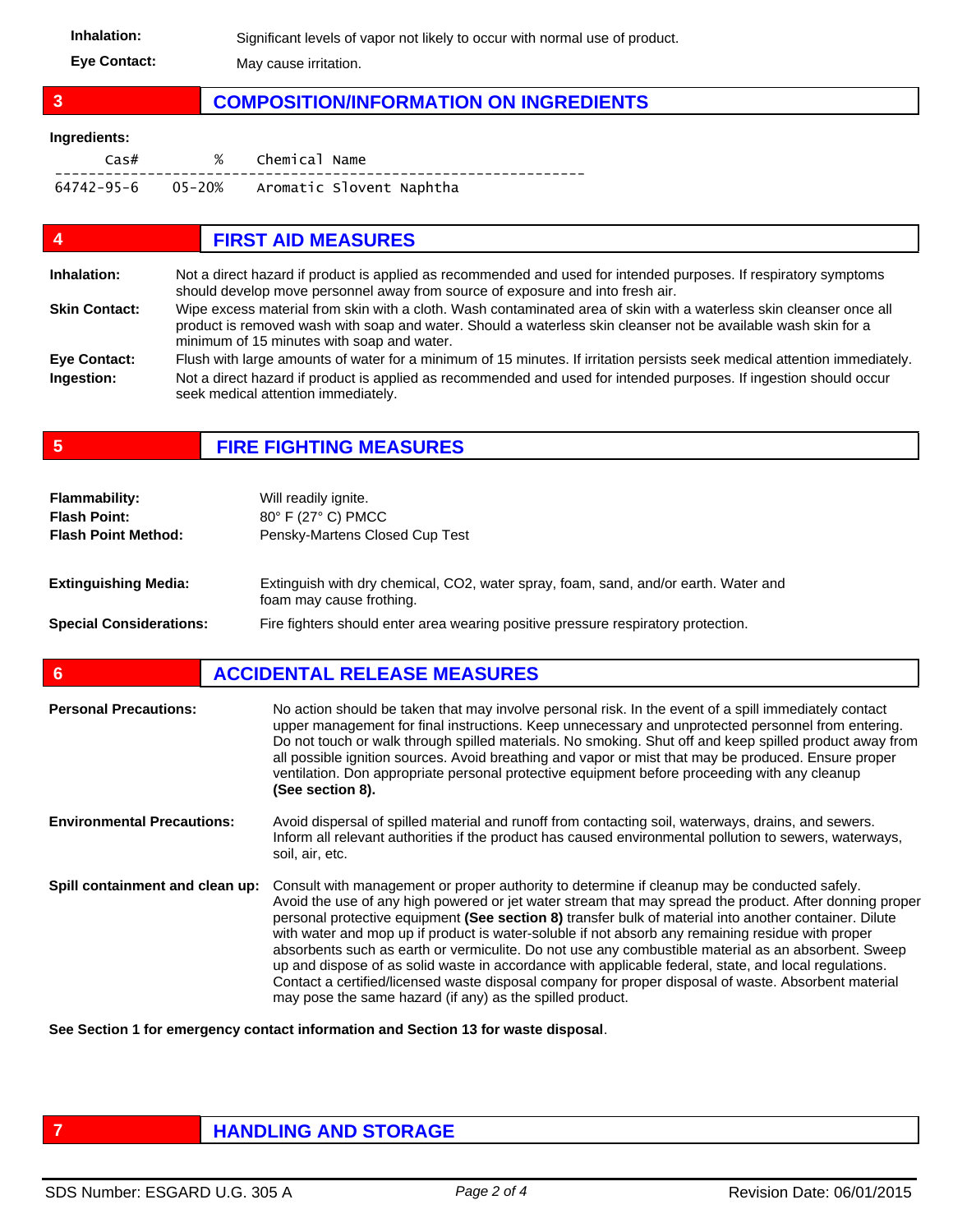| <b>Handling Precautions:</b> | Avoid contact with skin and eyes. Observe good standards of industrial hygiene. Keep away from<br>sources of ignition.         |
|------------------------------|--------------------------------------------------------------------------------------------------------------------------------|
| <b>Storage Requirements:</b> | Storage Temperature: 0-100°F (-18 -35°C)<br>Storage Precautions: Keep in closed containers away from heat, sparks, and flames. |

| 8                                                                        | <b>EXPOSURE CONTROLS/PERSONAL PROTECTION</b>                                                                                                                                                                                                                                                                                                                                                                                                                                 |  |
|--------------------------------------------------------------------------|------------------------------------------------------------------------------------------------------------------------------------------------------------------------------------------------------------------------------------------------------------------------------------------------------------------------------------------------------------------------------------------------------------------------------------------------------------------------------|--|
| <b>Engineering Controls:</b><br><b>Personal Protective</b><br>Equipment: | Provide forced air ventilation when applying in confined spaces.<br>HMIS PP, C   Safety Glasses, Gloves, Apron<br>Respiratory Protection: Unlikely to be necessary. Use approved chemical filter respirator.<br>Eyes: Use of safety glasses or chemical eye goggles is suggested.<br>Hands: Use of non-natural and non-butyl rubber gloves is recommended.<br>Skin: Use protective clothing. Use of pants, long sleeve shirt, and apron recommended when applying<br>product |  |
| <b>Exposure Limits:</b>                                                  | Not determined.                                                                                                                                                                                                                                                                                                                                                                                                                                                              |  |

**Always pratice good hygiene. Remember chemicals can transfer from your hands to things that may cause ingestion of product, e.g., food, cigarettes, etc. Always wash hands and skin thoroughly after coming into contact with product even if proper personal protective equipment was used.** 

| 9                                                                                                                             | <b>PHYSICAL AND CHEMICAL PROPERTIES</b>                                                            |                                                                                     |                                                                                             |  |
|-------------------------------------------------------------------------------------------------------------------------------|----------------------------------------------------------------------------------------------------|-------------------------------------------------------------------------------------|---------------------------------------------------------------------------------------------|--|
| Appearance:<br><b>Physical State:</b><br><b>Spec Grav./Density:</b><br><b>Boiling Point:</b><br><b>Vapor Pressure:</b><br>pH: | Color can vary<br>Liquid<br>$(25^{\circ}C)$ : 1.23<br>$>$ 250°F (121.1°C)<br>Not determined<br>7.5 | Odor:<br>Solubility:<br><b>Freezing/Melting Pt.:</b><br><b>Flash Point:</b><br>VOC: | Strong<br>Not water soluble<br>Not determined<br>80°F (27°C) PMCC<br>517 g/l (4.30 lbs/gal) |  |
| <b>Volume Solids:</b>                                                                                                         | 42%                                                                                                |                                                                                     |                                                                                             |  |

## **10 STABILITY AND REACTIVITY**

Product is stable under normal conditions. Exposed flames; high temperature sources; strong oxidizers Strong Oxidizing Agents. Combustion can produce a variety of compounds including oxides of sulfur, oxides of carbon, water vapor, and unidentified organic and inorganic compounds - some of which may be toxic. **Chemical Stability: Conditions to Avoid: Materials to Avoid: Hazardous Decomposition:**

# **11 TOXICOLOGICAL INFORMATION**

LD50 (Animal/Oral): No data available

Possible Health Effects:

Eyes - Mildly irritating

Skin - Prolonged contact may cause skin irritation

Inhalation - Product is unlikely to present any significant hazard during normal of product use at ambient temperature. Should product be sprayed and inhaled due to the lack of personal protective gear or proper ventilation pulmonary abnormalities could occur.

Ingestion - Ingestion of this product is not a health hazard likely to arise when using and applying product correctly and for intended use.

**12 ECOLOGICAL INFORMATION** 

No data available

**13 DISPOSAL CONSIDERATIONS**

Product, waste, and any materials that may have been used if a spill occurred should be disposed of via an authorized waste disposal contractor in accordance with all local, state, and federal regulations. You may call Esgard to discuss the possibility of returning waste, expired product, and contanimated materials to Esgard for a fee.